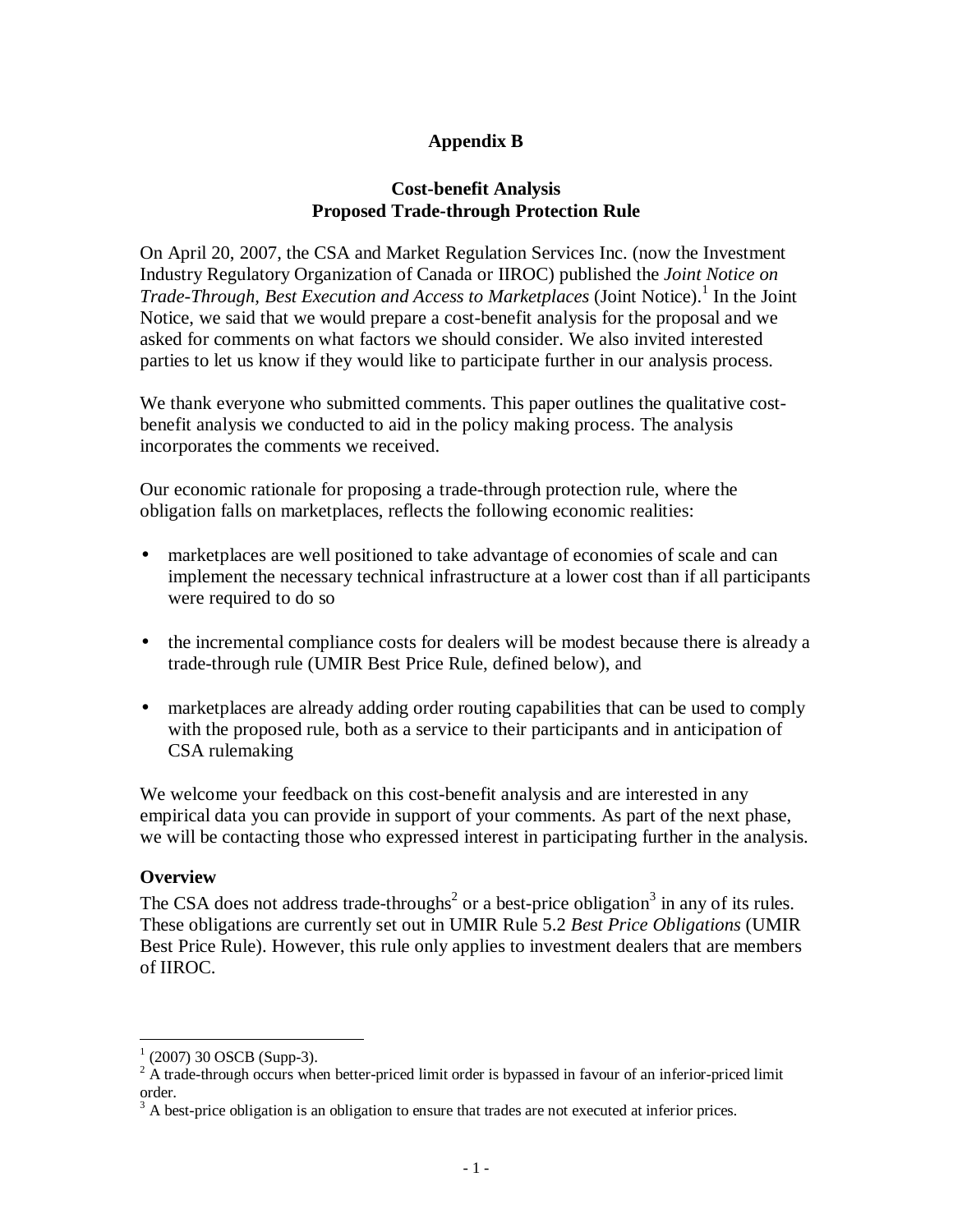In the past, the UMIR Best Price Rule was sufficient to protect better-priced limit orders from being traded-through because only dealers had direct access to marketplaces. In addition, after the specialization of exchanges in 1999, individual securities were traded only on a single marketplace. The marketplace could then enforce price priority and avoid trade-throughs on an intra-market basis.

The introduction of multiple marketplaces trading the same security, including some marketplaces that allow direct access by non-dealers, has limited the effectiveness of the UMIR Best Price Rule. Multiple marketplaces increase the potential for trade-throughs because no one marketplace can enforce price priority on an inter-market basis.

In addition, the limited jurisdiction of UMIR means dealers and non-dealers that engage in similar trading activities<sup>4</sup> are operating under different regulatory requirements. As a result, non-dealers can trade-through better-priced orders without breaching any regulations.

When participants that conduct the same activity are subject to different regulatory standards, regulatory asymmetry occurs. This is a concern to the CSA because it can:

- (a) impact competition
- (b) adversely affect the broader market and its participants, and
- (c) create "free-riders" in the market

# **(a) Impact on competition**

The asymmetry in the regulatory treatment of dealers and non-dealers can affect how marketplaces compete for large transactions.

Institutional investors often want to limit the risks and costs associated with trading a block of shares by minimizing the potential for information leakage to the wider market. Institutional traders will not post a limit order for the full size of an order because the market could move against the trader, affecting the price paid and therefore the total cost of the transaction.

Instead, institutional traders will break a large order into smaller orders or trade on a less transparent marketplace where the risk of information leakage is reduced. For example, they may execute the trade:

- through a dealer in the "upstairs" market
- using hidden orders within a transparent limit order book (e.g. an iceberg order), or

<sup>&</sup>lt;u>.</u> <sup>4</sup> Although non-dealers are only able to participate on a principal basis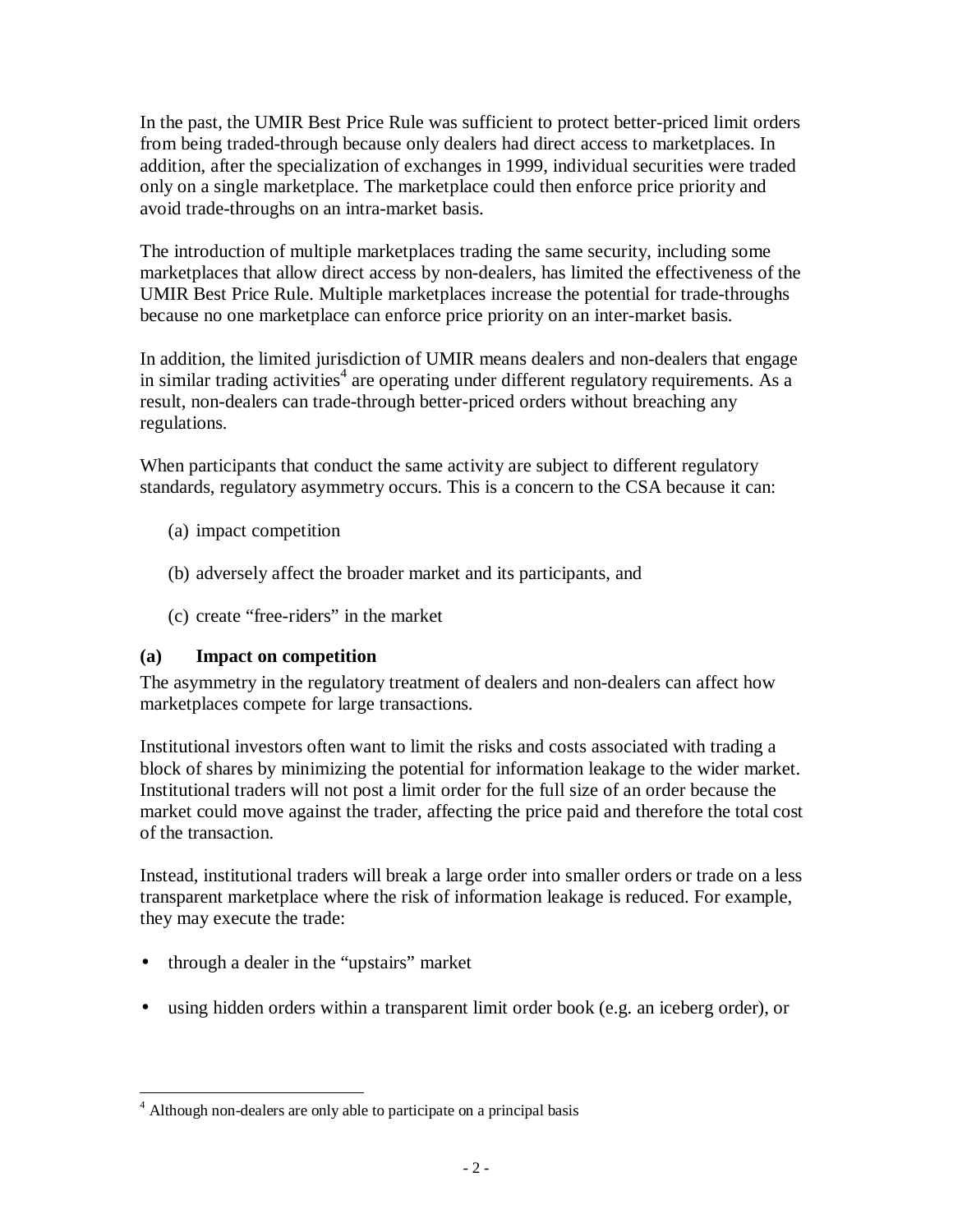• on an ATS that does not have pre-trade transparency (i.e. a dark pool<sup>5</sup>)

If a dealer is trading via an exchange or an ATS, it is required to honour all better-priced limit orders. However, an institution can trade-though better-priced orders by trading directly on an ATS. This can give non-dealer participants a competitive advantage over dealers. It can also give ATSs with non-dealer access an advantage over other marketplaces.

# **(b) Impact on broader market**

Trade-throughs can negatively affect other market participants. Limit order traders are impacted when a trade-through causes the delayed or missed execution of a limit order. This represents a cost to the trader that posted the limit order. Imposing a cost on others without compensation is a form of market failure and is of particular concern of regulators.

Repeated trade-throughs could also affect the market as a whole by decreasing the value of posting a limit order. As trade-throughs become more common, more participants may feel that they are not being compensated for exposing their limit orders and that the market is becoming less fair. Traders might then post fewer limit orders, which could negatively affect price discovery and market quality.

# **(c) Free-rider issues**

Regulatory asymmetry creates free-riders that benefit from market integrity without necessarily paying for it. Dealers have the obligation to prevent trade-throughs and bear the costs of meeting that obligation. An example is the cost of monitoring multiple marketplaces on a real-time basis. The market benefits from the resulting market integrity and perception of fairness. This in turn, encourages traders to post limit orders and fosters an efficient price discovery process.

However, because non-dealer participants do not have this same obligation they can benefit from participating in a robust market without incurring the associated costs or taking into account other market participants. In essence, non-dealers are free-riders.

## **Scale and scope**

Over the past few years, the number of marketplaces for trading equity securities in Canada has increased. Today, there are seven marketplaces that trade TSX-listed securities. Four of the current marketplaces use a continuous auction trading model, while the others use call auctions or negotiated trading.

Two of these marketplaces (Blockbook and Liquidnet) are ATSs which operate as dark pools and allow non-dealers to trade directly. While the ATS market in Canada is still developing, we expect that Canadian institutional investors will increase their use of

<sup>&</sup>lt;sup>5</sup> A dark pool is a marketplace that allows buyers and sellers to anonymously match stock orders without pre-trade transparency.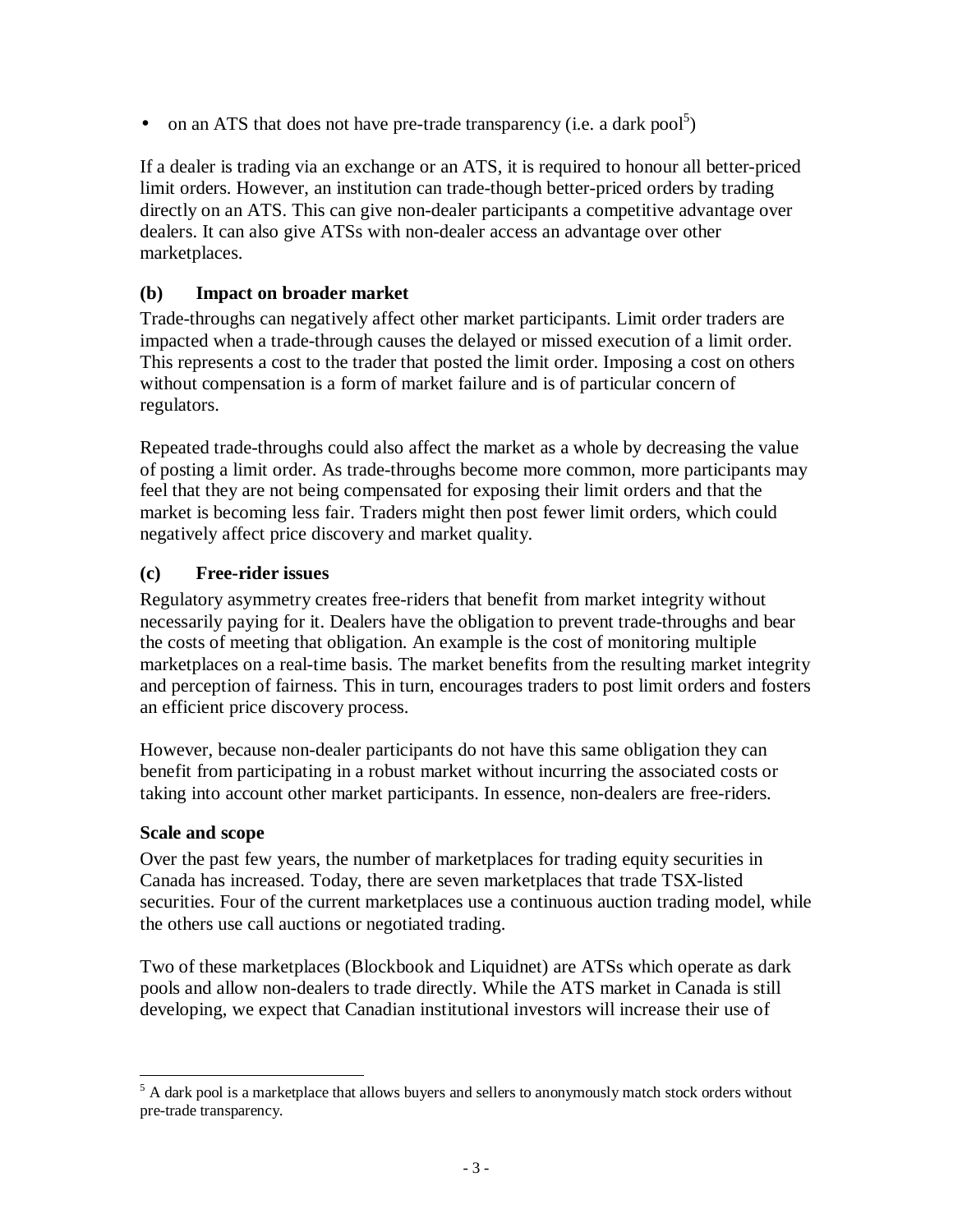these marketplaces over time. However, we do not anticipate that these marketplaces will completely replace dealer intermediated trading by institutional investors.

For some insight on the likely extent of dark pool trading we can look to the U.S. market. The U.S. has seen considerable growth in the number of dark pools and their use by institutional investors, but dark pool trading still accounts for less than 7% of total market volume. $6$ 

Trading on Blockbook and Liquidnet has resulted in a number of trade-throughs by nondealers. While these trade-throughs do not represent a significant proportion of total traded volume on Canadian markets, they have, to varying degrees, affected the traders whose posted limit orders were traded-through.

# **Objective and policy rationale**

The CSA's objective is to promote competition, fairness, and price discovery in Canada's equity markets by updating market policy to reflect changes in market structure. This includes applying regulatory requirements consistently to participants engaging in similar activities.

Since IIROC has limited jurisdiction over non-dealer marketplace participants, it cannot enforce the UMIR Best Price Rule on these participants. Non-dealers have an economic incentive to trade-through better-priced orders if they can execute larger trades without the information leakage and costs associated with exposing their intent.

As a result, there is little incentive for non-dealers to voluntarily honour those better-price orders. We think that regulatory intervention is necessary to create a level playing field for market participants and to address the potential negative market impacts and freerider issues associated with the current regime.

## **Policy alternatives**

The status quo is not desirable because of the identified competitive issues and the potential negative effect on the market. We have considered the following three policy alternatives and evaluated each in terms of their anticipated impact on the market and its participants and the ability of each option to achieve our regulatory objective:

- (a) create a participant-level best-price obligation for non-dealers
- (b) remove the UMIR Best Price Rule, and
- (c) create a trade-through obligation that applies to marketplaces (the Proposed Trade-through Protection Rule or the proposed rule)

<sup>&</sup>lt;u>.</u> <sup>6</sup> Rosenblatt Securities, "Let there be light, Rosenblatt's Monthly Dark Liquidity Tracker", May 22, 2008.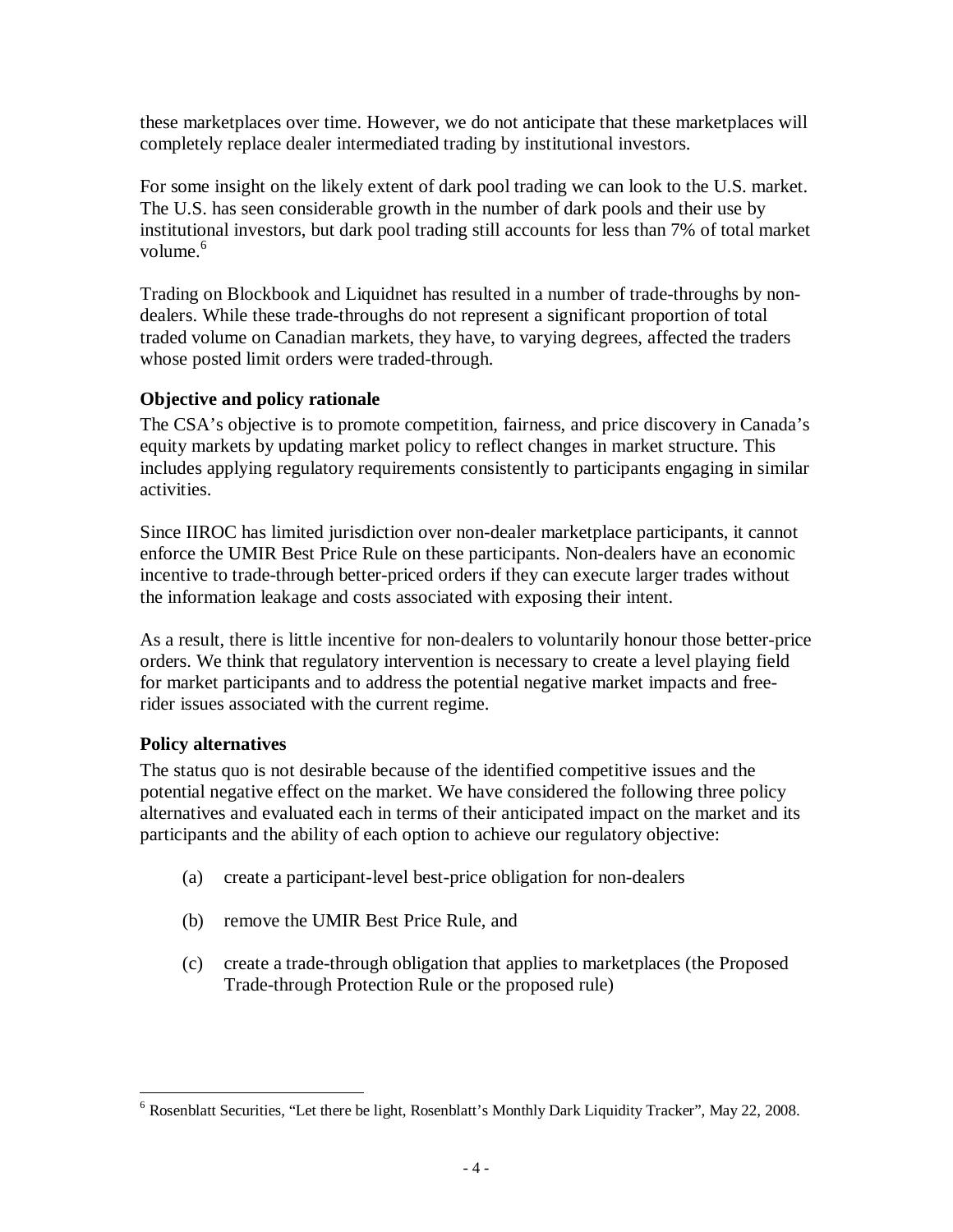# **Costs and benefits**

# **(a) Participant-level obligation**

As noted above, dealers already have obligations under the UMIR Best Price Rule but non-dealers do not. One way to address the current regulatory asymmetry is to create a best price rule that applies to non-dealer participants as well as dealers. Requiring both dealers and non-dealers to take reasonable steps to prevent trade-throughs would address the competitive imbalance of the current environment. Non-dealers would no longer be able to free-ride on the activities of dealers.

This alternative would not impose any new requirements on dealers. Those that are complying with the existing UMIR Best Price Rule would not incur any additional compliance costs. However, non-dealers would have to implement policies and procedures to prevent trade-throughs. This would include building systems to monitor multiple marketplaces and route orders to the best available price. These costs could be significant.

To a large degree, these costs would be fixed costs and would not be proportional to the size of the firm. Large firms might be able to absorb these costs given their high volume of trading. However, smaller firms would face proportionally higher compliance costs because of the limited economies of scale.

The costs could discourage some non-dealers, especially smaller firms, from directly participating in the market. This could affect the ability of marketplaces whose niche is serving institutional investors to offer a competitive alternative to existing marketplaces. Fewer execution options for institutional investors could result, which is inconsistent with our objective of promoting competition.

# **(b) Remove the UMIR Best Price Rule**

Removing the current UMIR Best Price Rule is, perhaps, the most controversial of the options. Some argue that a trade-through or best-price rule is not required.<sup>7</sup> However, industry commenters to the April 2007 Joint Notice generally supported the need for trade-through protection in the Canadian market.

Removing the UMIR Best Price Rule would eliminate the regulatory asymmetry present in the current regime and addresses the free-rider concern. There would be no additional compliance costs for dealers or non-dealers.

However, limit order traders and the broader market are affected if traders are allowed to trade-through better-priced orders. Without a best price rule, traders could choose which orders to trade against, subject to their best execution obligations. They would not take into account the impact on better-priced orders. Trading-through a better-priced order could result in a delayed or missed execution for posted orders. A decrease in the likelihood of execution represents an increase in trading costs for limit order traders. A

The annual settlem of academic research in this area see Comerton-Forde, Carole and Bruce Robert Arnold, 2005, Literature Review: Best Execution and Trade-Though, Market Regulation Services Inc.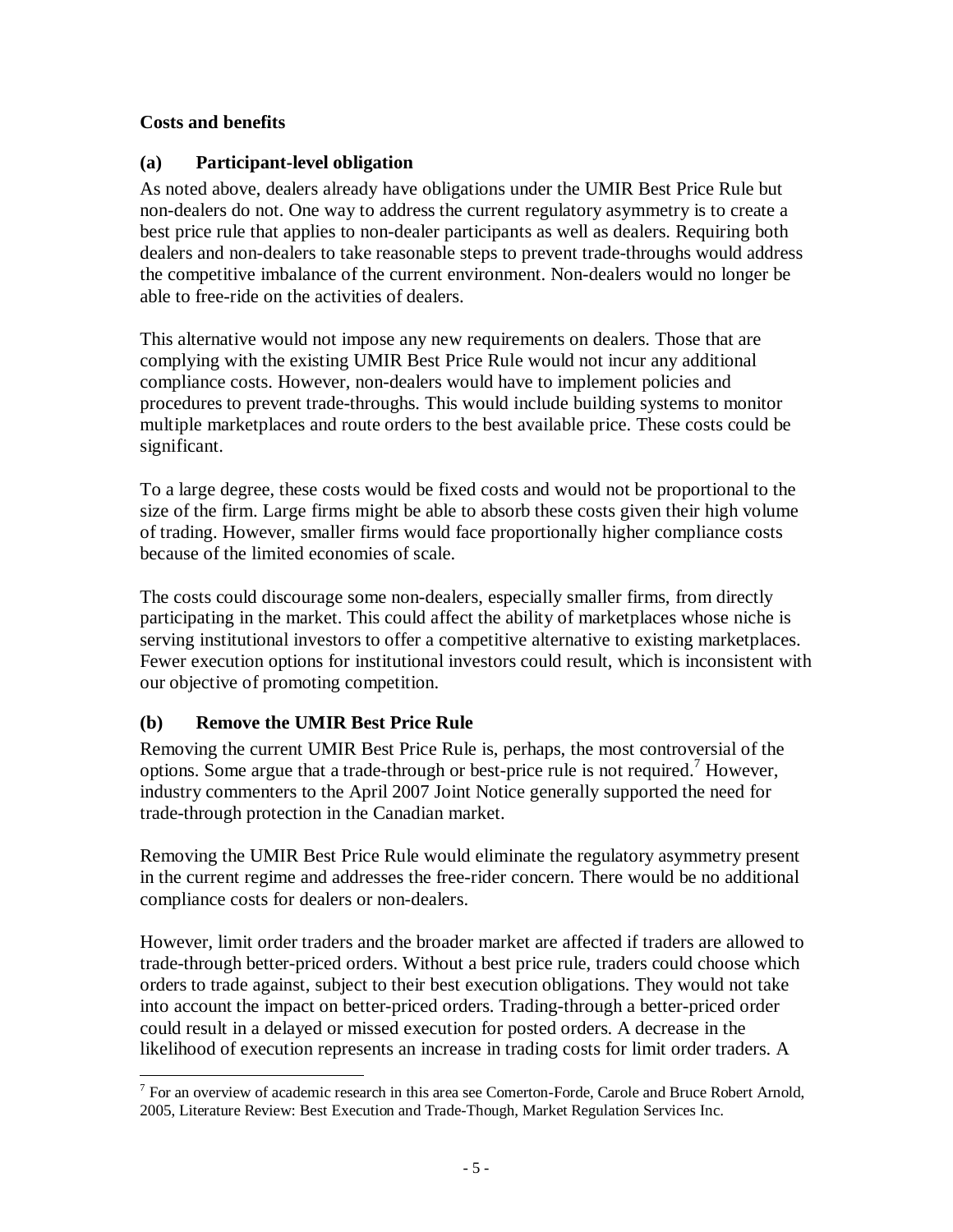decrease in the value of exposing limit orders to the market could result in fewer limit orders being placed.

Having the UMIR Best Price Rule has meant that Canadian market participants are used to, and expect, a market with price priority. Removing that rule, and therefore price priority across marketplaces, could make Canada a less attractive market in which to post limit orders. Canadian marketplaces might find it harder to attract liquidity which could affect the efficiency of the Canadian market and its ability to compete. It is important to keep in mind that that the SEC's Regulation NMS does create a marketplace level bestprice obligation in the U.S. market.

Removing the UMIR Best Price Rule could also reduce competition in the Canadian market. Attracting liquidity and traders away from the established marketplaces can be a significant barrier to entry for new marketplaces. A best price obligation results in orders being directed to the marketplace with the best price.<sup>8</sup> This lowers the barriers to entry for those new marketplaces that are able to offer competitive quotes. Without a best price obligation it could be more challenging for a new marketplace to compete.

Finally, to the best of our knowledge there has been no research on a market that has removed an entrenched best-price rule. As a result, there is little to indicate what the actual impact would be of removing the UMIR Best Price Rule.

# **(c) Create a marketplace level rule**

These first two alternatives would address the regulatory asymmetry between dealers and non-dealers, however there could be significant negative impacts associated with each of them. Therefore, our analysis focuses on the Proposed Trade-through Protection Rule, which would apply to marketplaces rather than participants.

## *(i) Compliance costs for marketplaces*

Imposing a trade-through rule at the marketplace level would result in costs for Canadian marketplaces trading equities. Marketplaces could have to:

- determine how to comply with the rule
- implement and maintain written policies and procedures to prevent trade-throughs
- train staff on the rule and their policies and procedures
- maintain and update the policies and procedures to ensure continued compliance with the rule
- acquire information and systems to monitor activity on all other protected marketplaces

<sup>&</sup>lt;sup>8</sup> The current UMIR Best Price Rule contains a number of qualifications that are designed to restrict the benefits of the requirement to marketplaces that meet certain standards.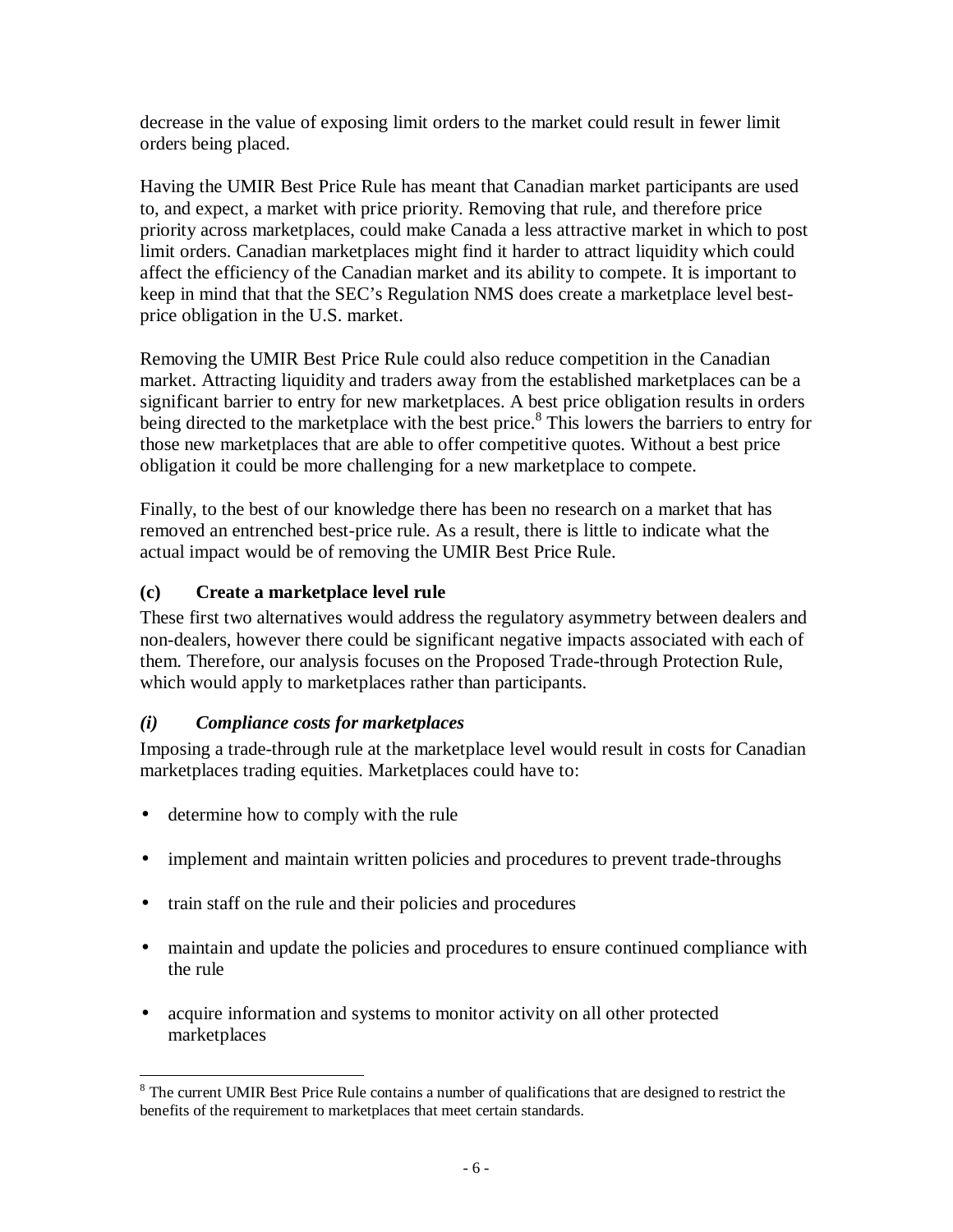- update trading systems to be able to process the Inter-market Sweep Order (ISO) marker and identify other permitted trade-throughs, and
- implement polices and procedures relating to the identification of system malfunctions and the required communication to other marketplaces, regulation service providers and marketplace participants

The following is a summary of the most significant costs for marketplaces under the proposed rule.

#### **Policies and procedure to prevent trade-throughs**

The Proposed Trade-through Protection Rule intentionally includes flexibility for marketplaces and does not prescribe any one way in which a marketplace can meet its regulatory obligations.

Marketplaces would need access to real-time consolidated bid and offer information to identify possible better-priced orders. They could develop this information themselves, as many with order routers have done, or they may be able to buy the information from an information vendor or service provider.

However, trade-throughs could be prevented by choosing to reject orders that would result in a trade-through of a better-priced protected order. This logic would have to be programmed into the marketplace's trading system.

Or, a marketplace could redirect incoming orders to the better available price(s) by establishing linkages with other marketplaces. This could be done using in-house smart order routing technology or a service provider.

We recognize that implementing a smart order router could be costly. However, most existing Canadian marketplaces have added or plan to add order routing capabilities<sup>9</sup> through a smart order router or a third-party service provider. They are doing this as a value-added service and, possibly, in anticipation of the proposed rule creating a marketplace obligation. As a result, we anticipate that these marketplaces have already provided for these costs.

## **Compliance monitoring**

Access to historical consolidated bid and offer information would be necessary to perform ongoing monitoring of a marketplace's policies and procedures. Marketplaces could compile this information from what is currently available or it may become available from a service provider. If marketplaces compile the information in-house and build their own historical database there would be associated, and possibly significant, costs.

<sup>&</sup>lt;u>.</u>  $9$  Either through the use of a smart order router or via a third-party service provider.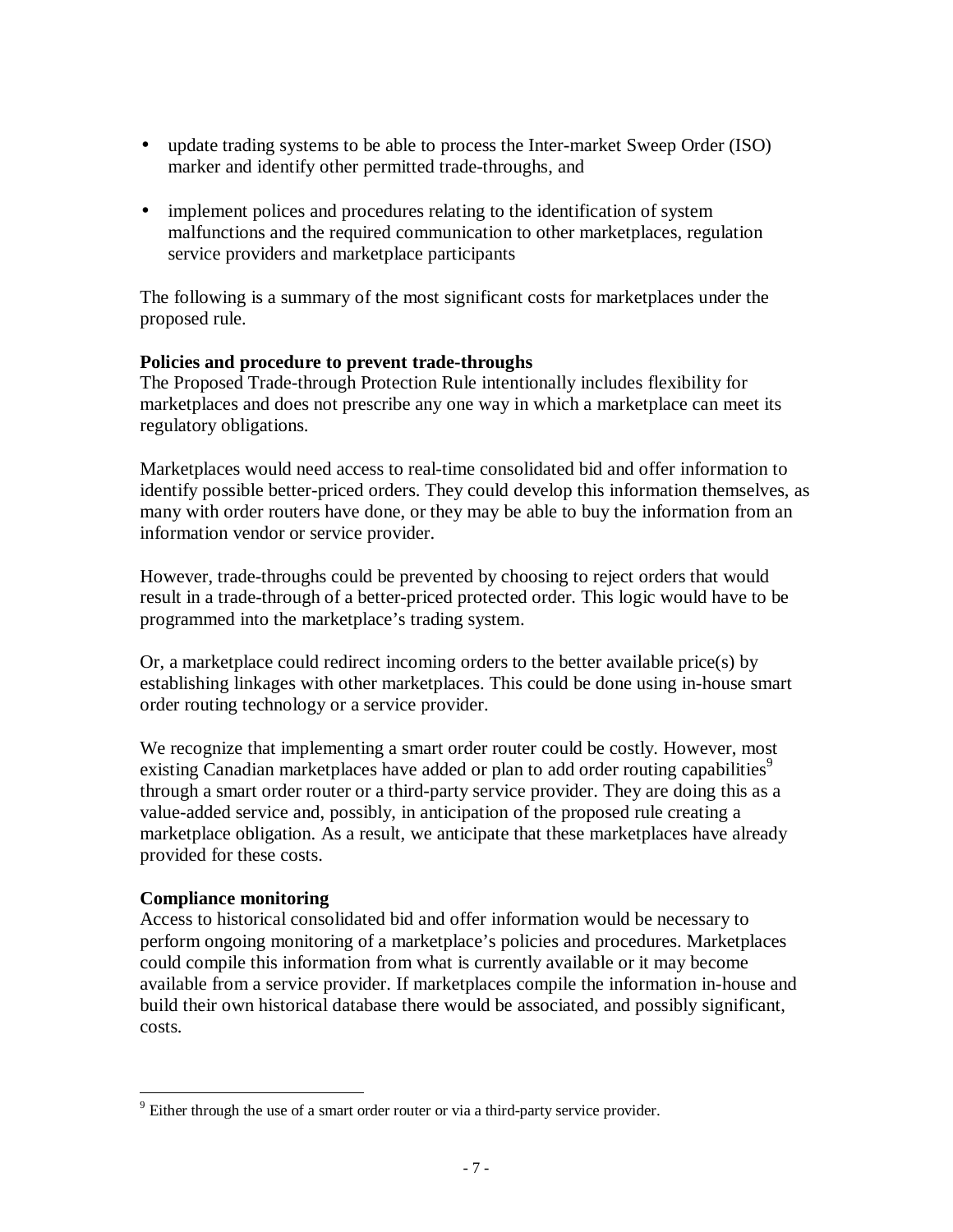We do not anticipate that access to consolidated bid and offer information would be a significant incremental cost for marketplaces with a smart order router as such data would be needed for more than compliance with the proposed rule.

The other component to monitoring compliance is information about the trading activity on each marketplace. Marketplaces may already be storing such information for business purposes and so we do not anticipate material incremental costs as a result of the proposed rule.

# **Updated systems, policies, and procedures**

Marketplaces would need to update their trading systems to incorporate the proposed ISO marker. Incorporating the ISO marker should involve minimal incremental costs because it is expected to evolve from the current bypass marker

# *(ii) Compliance costs for dealers*

We anticipate that there would be compliance cost savings for dealers if the trade-through obligation is moved to the marketplace level.

## **Marketplace monitoring**

Under the current regime, dealers need to monitor other marketplaces so as to identify better-priced orders and route their orders as necessary.

Some dealers have implemented monitoring and routing systems to address a business need as well as meet regulatory requirements. Firms that have high trading volumes and want to take advantage of low latency trading would arguably invest in this technology whether or not there is a trade-through rule. Because these firms are able to exploit the available economies of scale, the cost per-client or per-trade is expected to be reasonable.

Dealers that operate on a smaller scale or who trade lower volumes are faced with significant costs in order to comply with the current dealer level obligation contained in the UMIR Best Price Rule. These firms cannot take advantage of economies of scale and would find it difficult to realize a return on the necessary investment in infrastructure. We anticipate that the proposed rule would reduce the burden on these firms because they would no longer be subject to market monitoring and access requirements.

## **Updated systems, policies, and procedures**

Dealers would need to update their trading systems to incorporate the proposed ISO marker. These costs could be higher for dealers with proprietary software than for dealers that use third-party systems. System vendors would presumably make changes for the benefit of all their clients, which would reduce the cost per client.

Incorporating the ISO marker should involve minimal incremental costs because it is expected to evolve from the current bypass marker. However, dealers would also have to develop and implement policies and procedures to ensure that the ISO order marker is used appropriately. This would include training staff on using the marker.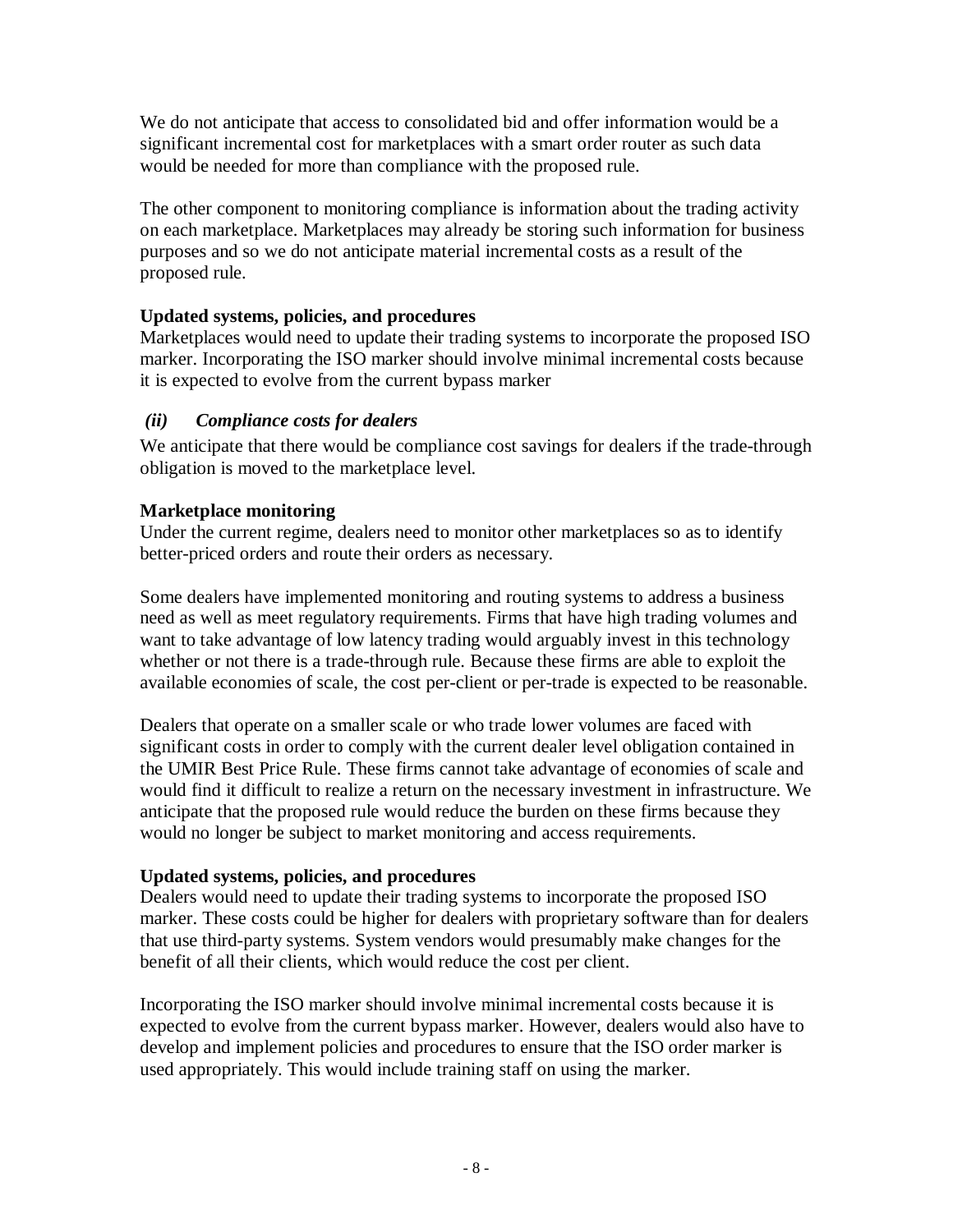The ISO marker would also allow firms to benefit from any market monitoring and order routing technology that they have already invested in. There could be some degree of latency associated with a marketplace checking an incoming order against the quoted prices on other marketplaces. The ISO marker would allow dealers to avoid that latency if it duplicates the checks they already perform.

Dealers would also have to develop policies and procedures on using the ISO marker when dealing with systems failures or malfunctions experienced by a marketplace. They would have to document and keep records of the steps taken and notify the marketplace with the apparent system malfunction and the regulation service provider.

Dealers would have to be able to demonstrate compliance with the requirements relating to ISO markers and would have to access information about market conditions at the time an ISO order was routed.

Dealers may be able to access consolidated market data via a vendor $10$  or choose to construct that consolidation themselves. Firms would have to access historical consolidated market data to demonstrate compliance on a post-trade basis. The cost of data storage could be significant because the proposed rule applies on a depth-of-book basis.

A data consolidator or other data vendor may make consolidated historical information available at a reasonable cost. In the United States, service providers and exchanges sell access to these databases. For example, Nasdaq's Market Replay, which allows users to display market conditions at a point in time, is available for a relatively modest cost.

## *(iii) Compliance costs for non-dealer market participants*

#### **Updated systems, policies, and procedures**

Costs related to implementing the ISO marker would only be incurred by non-dealers that want to use the marker. Firms that choose to use the ISO order marker might have to update their trading systems. We anticipate that this cost would be higher for firms using proprietary trading systems. They would also have to develop and implement policies and procedures to ensure that the ISO order marker is used appropriately. This would include training staff using the marker.

Firms would also have to store certain information about market conditions at the time an ISO order was routed. As noted above, the cost of storing data in-house could be significant. However, we anticipate that a data vendor will be able to take advantage of economies of scale and make a database available at a reasonable cost.

#### **Impact on trading**

Transaction costs for certain types of trades (i.e. block trades) might increase for nondealers because they would no longer be able to trade-through better-priced orders.

<sup>&</sup>lt;u>.</u> <sup>10</sup> TSX, "TSX Datalinx to launch consolidated Canadian data feed including data from ATSs", press release, October 31, 2007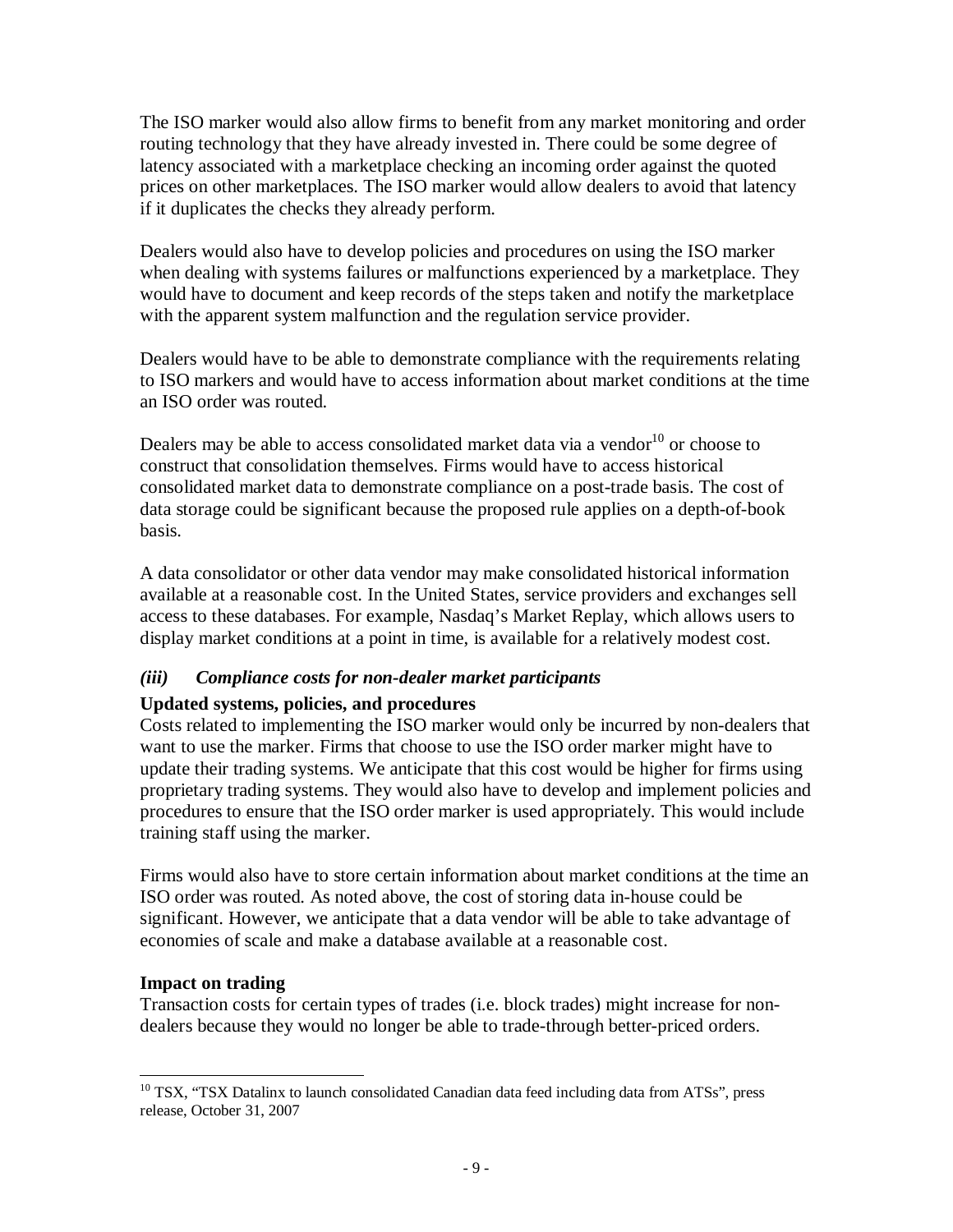## *(iv) Costs for other stakeholders*

Market data vendors and other service providers would have to modify their systems to:

- process markers for ISOs, and
- identify market places that are experiencing a system failure or malfunction

# *(v) Impact on competition*

We expect the proposed rule to restore an appropriate competitive balance. Marketplaces would be required to have policies and procedures to prevent trade-throughs and, as a result, dealers and non-dealers would be subject to same trading constraints. These requirements would apply to all marketplaces. Those that permit non-dealer access would not have a regulation based advantage over other marketplaces in attracting order flow from institutional investors.

While there is some degree of flexibility in how marketplaces would meet their obligation to prevent trade-throughs, many would likely implement order routing capabilities. The costs associated with this could be a barrier to entry for new marketplaces. However, the actions of current marketplaces suggest that, regardless of the rules, order routing capabilities may be required to be competitive.

The proposed rule would require that prior to executing a trade, marketplaces check:

- displayed quotes on other marketplaces to ensure that there are no better-price orders, or
- ensure that the order is marked as an ISO

This step could increase the amount of time it takes to process a trade. However, since all marketplaces would have to conduct these checks, any increased latency should not affect how marketplaces compete with one another.

We do not anticipate that the proposed rule would have any other effects on competition. Marketplaces would still be able to compete in areas other than the quoted price while taking steps to prevent trade-throughs from occurring.

## *(vi) Impact on investors*

The proposed rule would reduce the opportunity for trade-throughs to occur. This could promote the perception of fairness in the market and encourage market participation. It would also reduce the likelihood of investors being affected as a result of having an order traded-through.

Any increased transaction costs experienced by institutional investors will ultimately be passed on to the institutions' clients (e.g. pension plan members, mutual fund investors, etc.). On a per-client basis, the additional transactions costs are expected to be limited.